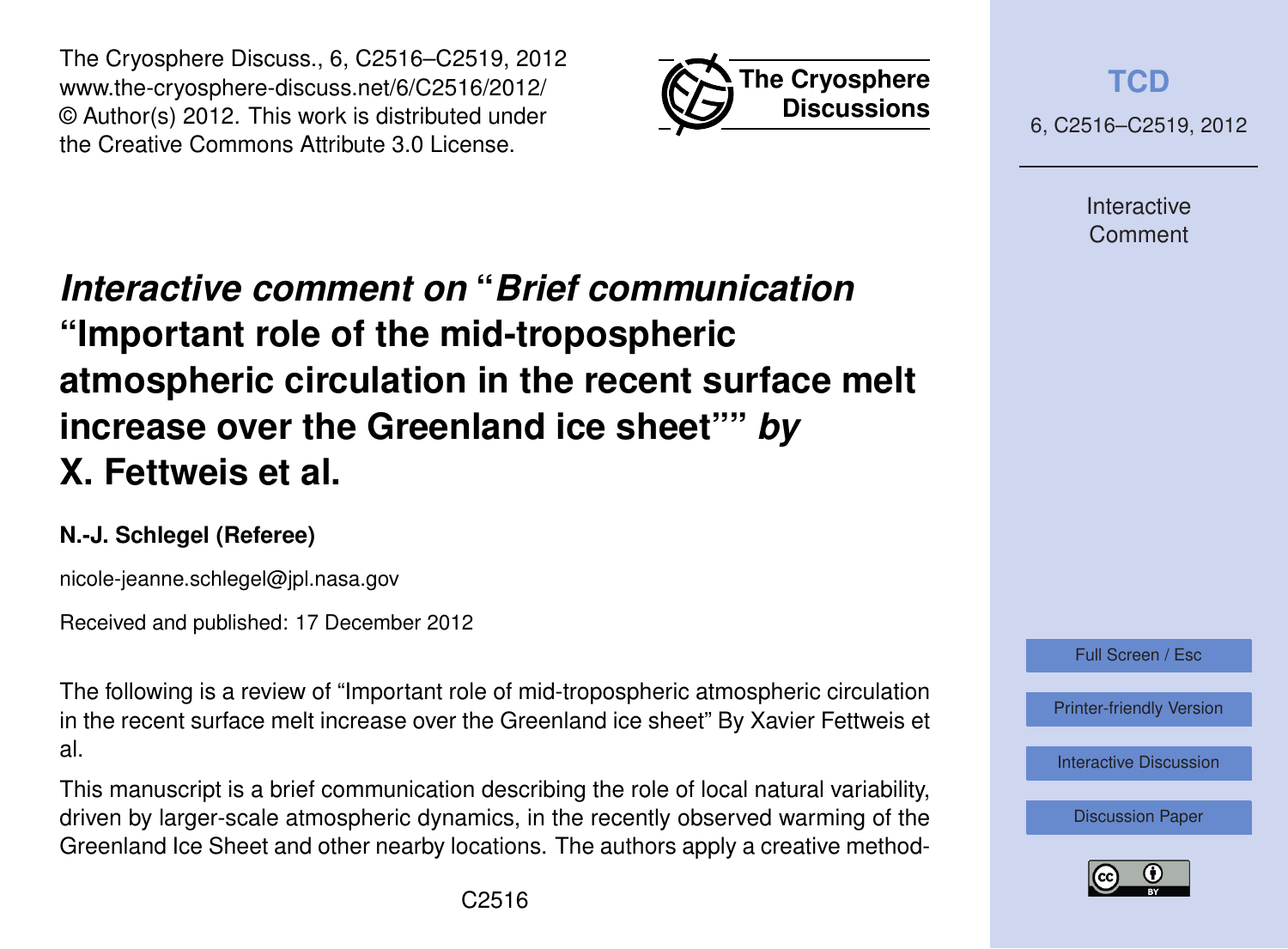ology to a pertinent question regarding climate change in the Arctic. The discussion and conclusions are interesting and the authors bring up important considerations for future research in this area. The paper is appropriate for publication in TC, after technical revision.

The biggest problem with this manuscript is the writing, as the language is awkward. Long sentences hurt the logical flow of the arguments, especially in the discussion sections (4-6). A general rewording of the longer paragraphs, especially the ones that build the authors' case by discussing results of this and other studies as well as observational evidence, is needed before this paper is published.

Below, I offer some specific suggestions that may aid in the editing process.

Page 4102 Line 5: Recent melt records agree with a trend of increased melt over the GrIS, which has been observed since the end of 1990s (Mote, 2007; Fettweis et al., 2011b) and attributed to increased atmospheric greenhouse gas concentration (Fettweis, 2007; Hanna et al., 2008).

Page 4103 Line 11: You don't need but and paradoxically

Line 16: Please break this sentence up so the cause and effect is clearer. The sentence is too long and confusing.

Page 4104: Line 1: Some thing like: a Circulation Type Classification (CTC) method for extracting . . . would be more clear

Line 5: I would suggest a ";" instead of a ":" here.

Page 4105: Line 29: This sentence is wordy and need rephrasing for clarity. Something like: . . . (at both the surface and 500 hPa) over GrIS than 20 yr ago, a configuration that tends to favour warm air advection along the Western GrIS due to weaker Icelandic lows (Fig. 2a), as found by Hanna et al. (2012).

Page 4107: Line 6: This sentence is awkward. Try something like: In addition, instead

#### **[TCD](http://www.the-cryosphere-discuss.net)**

6, C2516–C2519, 2012

**Interactive Comment** 

Full Screen / Esc

[Printer-friendly Version](http://www.the-cryosphere-discuss.net/6/C2516/2012/tcd-6-C2516-2012-print.pdf)

[Interactive Discussion](http://www.the-cryosphere-discuss.net/6/4101/2012/tcd-6-4101-2012-discussion.html)

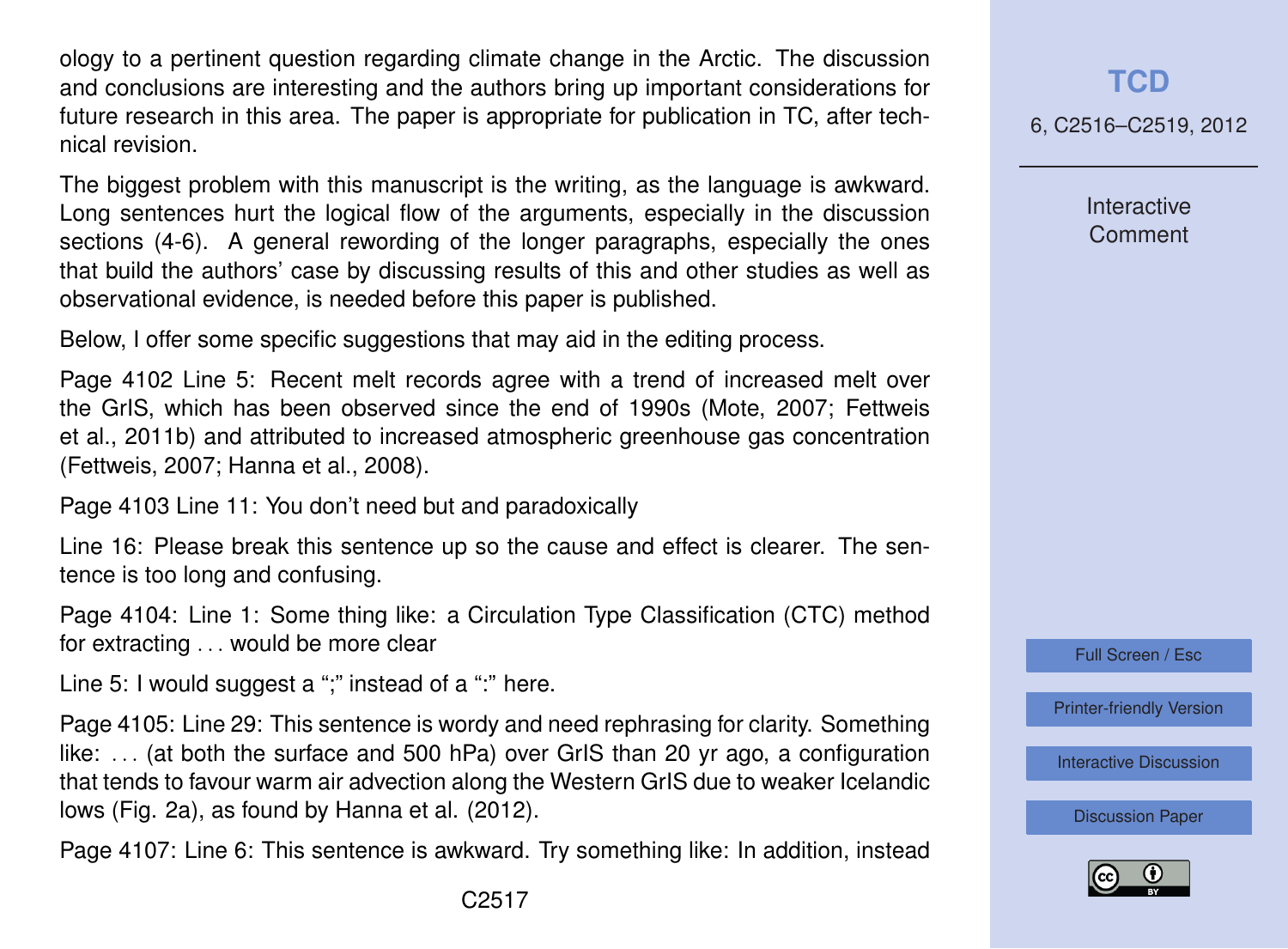of fixing the number of circulation types allowed in our CTC to eight, as in Fettweis et al. (2011a), here it is set to three, to distinguish only neutral, cyclonic and anticyclonic regimes.

Line 22: I had to read this sentence many times to understand what you were saying. Maybe adding some ";" would help break the sentence up so that it is more clear.

Page 4108: Line 7: Try using a ":" after are, or something similar to indicate your list is beginning. Line 7: What is meant by "near"? Line 8: Not sure why there is an "s" in "types".

Line 24 and line 26: The use of "on the other hand" twice is confusing and hurts the progression of your argument. This second paragraph could be reworked to make clear logical steps in the argument.

Page 4109: Line 14: Affirming that the correlation "validates our flow analogues technique" after presenting all the nice statistics in Line 15-17, instead of before, would make it a more powerful statement.

Page 4110: Line 9: The word "knowing" seems out of place: maybe "considering", or "using a linear trend of".

Line 14: Try using "though" instead of "while".

Line  $23: \ldots$  changes in the general circulation that are independent of  $\ldots$ 

Page 4111: Line 2: This sentence is awkward.

Line 6: . . . our results imply that the general circulation plays an important role in the forcing. . . Line 7: The rest of this sentence is confusing and awkward.

Page 4112: Line 9: This sentence needs rewording because it is awkward. Something like: Over Svalbard, located 500 km away, the Greenland anticyclones instead tend to induce a southward flux, which explains why, unlike Greenland, no increased melt has recently been observed there.

#### **[TCD](http://www.the-cryosphere-discuss.net)**

6, C2516–C2519, 2012

Interactive Comment

Full Screen / Esc

[Printer-friendly Version](http://www.the-cryosphere-discuss.net/6/C2516/2012/tcd-6-C2516-2012-print.pdf)

[Interactive Discussion](http://www.the-cryosphere-discuss.net/6/4101/2012/tcd-6-4101-2012-discussion.html)